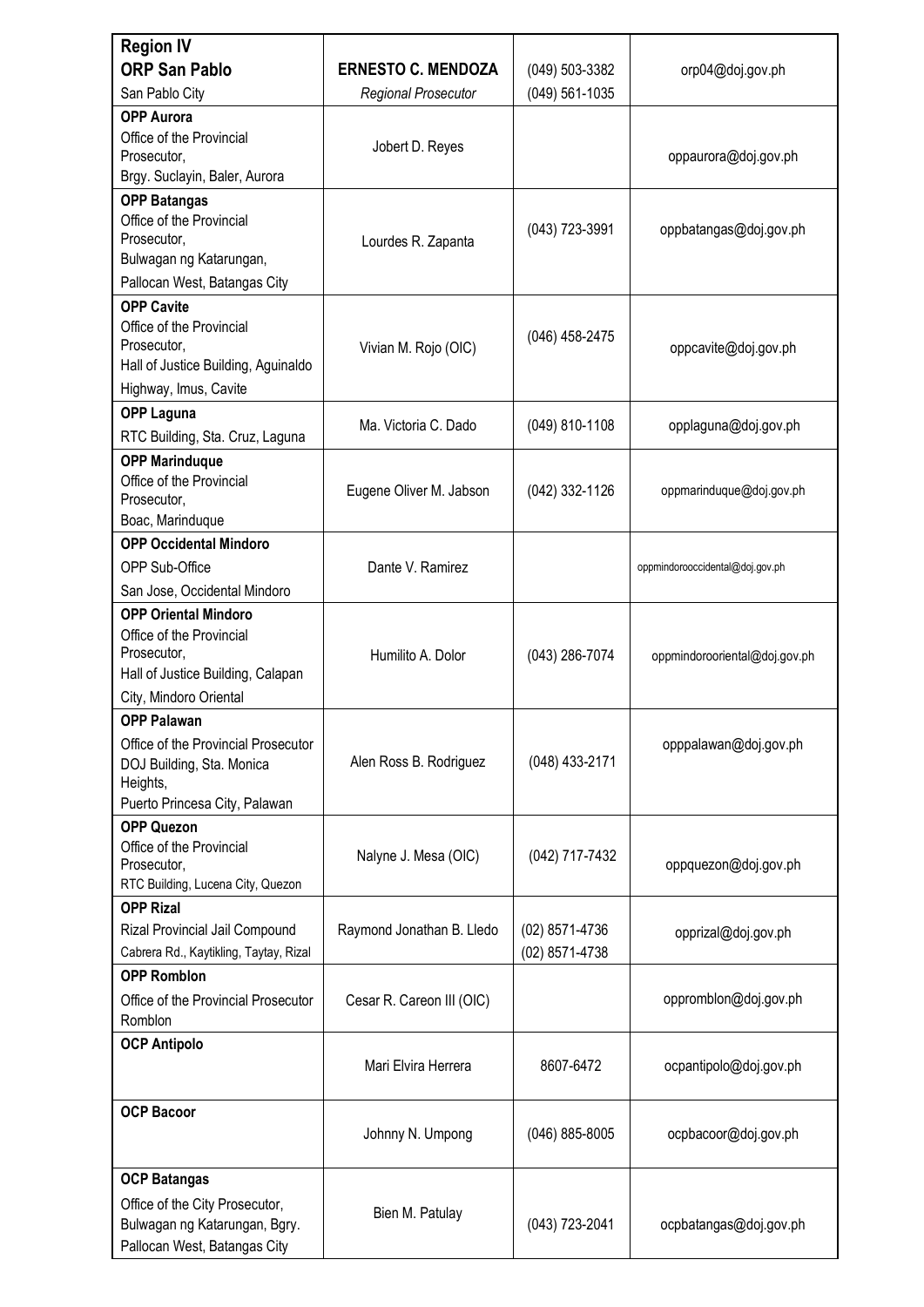| <b>OCP Biñan</b>                                                                                                                  | Agripino C. Baybay III    | (049) 511-6425                   | ocpbinan@doj.gov.ph          |
|-----------------------------------------------------------------------------------------------------------------------------------|---------------------------|----------------------------------|------------------------------|
| <b>OCP Cabuyao</b>                                                                                                                | Ramonito M. Delfin        | (049) 544-2440                   | ocpcabuyao@doj.gov.ph        |
| <b>OCP Calamba</b><br>Office of the Provincial<br>Prosecutor,<br>Calamba City 4027                                                | Miguel Noel Ocampo        | (049) 545-6789<br>local 8023     | ocpcalamba@doj.gov.ph        |
| <b>OCP Calapan</b><br>Office of the Provincial Prosecutor, Old<br>City Hall, Ibaba East, Calapan City                             | Dorina H. Joya            | $(043)$ 288-8163                 | ocpcalapan@doj.gov.ph        |
| <b>OCP Cavite</b><br>Office of the Provincial Prosecutor,<br>City Hall Building, Samonte Park,<br>Cavite City                     | Fiorel B. Britanico       | (046) 431-1852                   | ocpcavite@doj.gov.ph         |
| <b>OCP Dasmariñas</b>                                                                                                             | Joy Marie Frances Cortez  |                                  | ocpdasmarinas@doj.gov.ph     |
| <b>OCP Imus</b>                                                                                                                   | Rosa Elmina C. Villarin   | (046) 476-0744                   | ocpimus@doj.gov.ph           |
| <b>OCP Lipa</b><br>Office of the City Prosecutor, Hall of<br>Justice Building, Bgry. Marawoy,<br>Lipa City                        | Nonilon N. Tagalicud      | $(043)$ 756-2533                 | ocplipa@doj.gov.ph           |
| <b>OCP Lucena</b><br>Office of the City Prosecutor,<br>Lucena<br>City                                                             | Joel F. Baligod           | (042) 710-2122<br>(042) 710-3093 | ocplucena@doj.gov.ph         |
| <b>OCP Puerto Princesa</b><br>Office of the City Prosecutor DOJ<br>Building, Sta. Monica Heights<br>Puerto Princesa City, Palawan | Carmelina C. Guevarra     | (048) 433-2628                   | ocppuertoprincesa@doj.gov.ph |
| <b>OCP San Pablo</b><br>Office of the City Prosecutor DOJ<br>Building, San Pablo City                                             | Rockefeller G. Cueto      | (049) 562-8122<br>(049) 562-7529 | ocpsanpablo@doj.gov.ph       |
| <b>OCP San Pedro</b>                                                                                                              | Ma. Cristina P. Rilloraza | 8771-1263                        | ocpsanpedro@doj.gov.ph       |
| <b>OCP Sta. Rosa</b><br>Office of the City Prosecutor, 3rd<br>Floor, New City Hall building, Sta<br>Rosa City                     | Cesar D. Calubag          | (049) 534-1710                   | ocpsantarosa@doj.gov.ph      |
| <b>OCP Sto. Tomas</b>                                                                                                             | Jonathan M. Aldovino      |                                  | ocpstotomas@doj.gov.ph       |